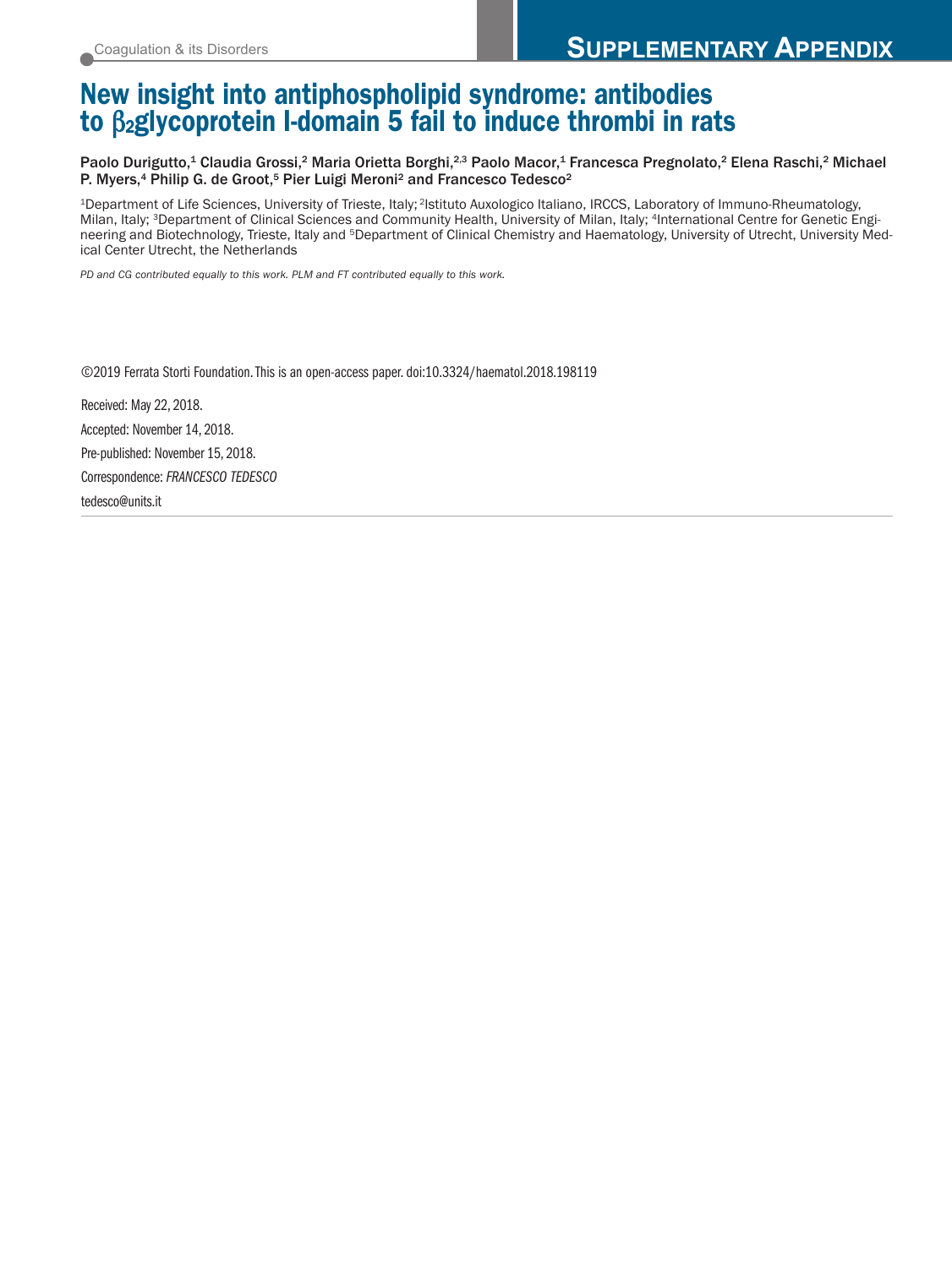### **Supplementary Methods**

### **Animal models**

An *in vivo* model of antibody-induced thrombus formation was established in male Wistar rats (270-300 g) (Envigo, S. Pietro al Natisone, Italy) and kept under standard conditions in the Animal House of the University of Trieste, Italy as previously reported in details[.](#page-4-0)<sup>1</sup> Briefly, the animals received an intraperitoneal injection of lipopolysaccharide (LPS) from Escherichia coli O55:B5 (2.5 mg/kg body weight) (Sigma-Aldrich) 4 hours before general anesthesia. After infusion of Rhodamine 6G (Sigma-Aldrich) into the femoral vein, serum IgG (10 mg/rat) from patients and controls were slowly administered into the carotid artery. For some experiments the protocol was slightly changed and the animals received intraperitoneal injection of IgG 15 hours before general anesthesia followed by the injection of LPS by the same route. Clot formation and partial or complete occlusion of blood vessels were monitored by intravital microscopy and analyzed in at least 5 microvascular areas. The microvasculature was examined using a BX50WI microscope (Olympus, Center Valley, USA), equipped with CCD camera model SensiCam and SensiCam digital converter (PCO). The in vivo procedures were performed in compliance with the guidelines of European (86/609/EEC) and Italian (D.L.116/92) laws and were approved by the Italian Ministry of University and Research and the Administration of the University Animal House. This study was conducted in accordance with the Declaration of Helsinki.

#### **Antibody binding assays**

The interaction of IgG with phospholipid-bound  $\beta_2$ GPI was evaluated by coating the wells of 96well polystyrene plates (Polysorp Immunoplate, Nalge Nunc International) with cardiolipin (50 µg/ml) (Sigma-Aldrich) overnight at 4°C. After blocking the free binding sites with 1% ultrapure BSA (Sigma-Aldrich) in PBS (PBS/BSA), increasing concentrations of purified  $\beta_2$ GPI (1,5,75)  $\mu$ g/ml) were added and left to incubate for 2 hours at room temperature. Free  $\beta_2$ GPI was removed by washing with the blocking buffer and phospholipid-bound  $\beta_2$ GPI was allowed to react with IgG  $(50 \mu g/ml)$  from patients and controls for additional 2 hours at room temperature. Bound antibodies were detected with alkaline phosphatase-conjugated goat anti-human IgG (Sigma-Aldrich).

The interaction of IgG with soluble  $\beta_2$ GPI was evaluated by incubating patients' and controls' IgG (50 μg/ml) with increasing concentrations (50,100,200 μg/ml) of human purified β<sub>2</sub>GPI or BSA as unrelated antigen for 1 hour at 37°C followed by overnight incubation at 4°C in a tube rotator. The samples were centrifuged at 3,000 g for 5 min at room temperature and the residual un-complexed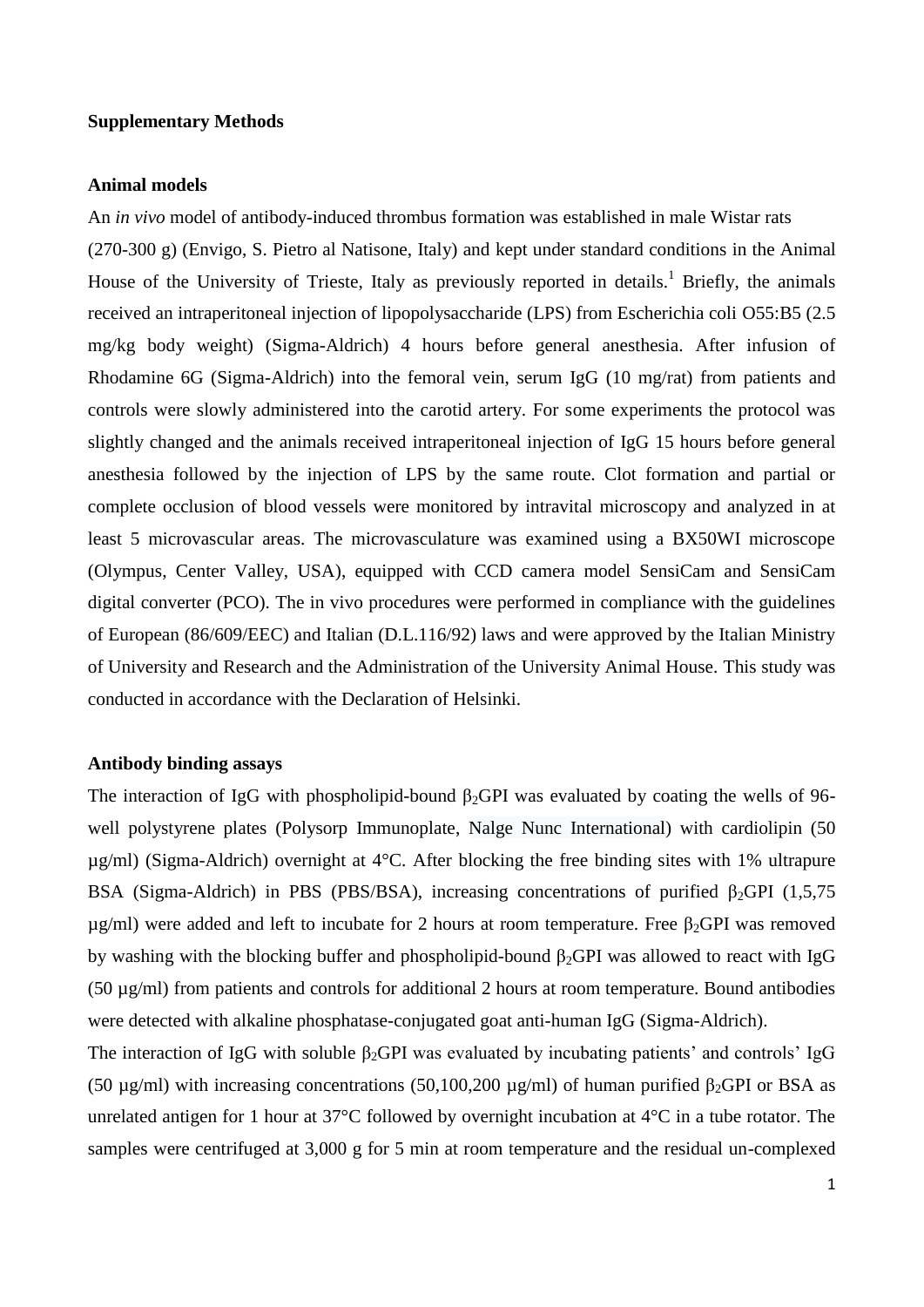antibodies were tested using  $\gamma$ -irradiated polystyrene plates (Combiplate EB, Labsystems) directly coated with purified human  $\beta_2$  $\beta_2$ GPI (10 µg/ml) as previously described.<sup>2</sup>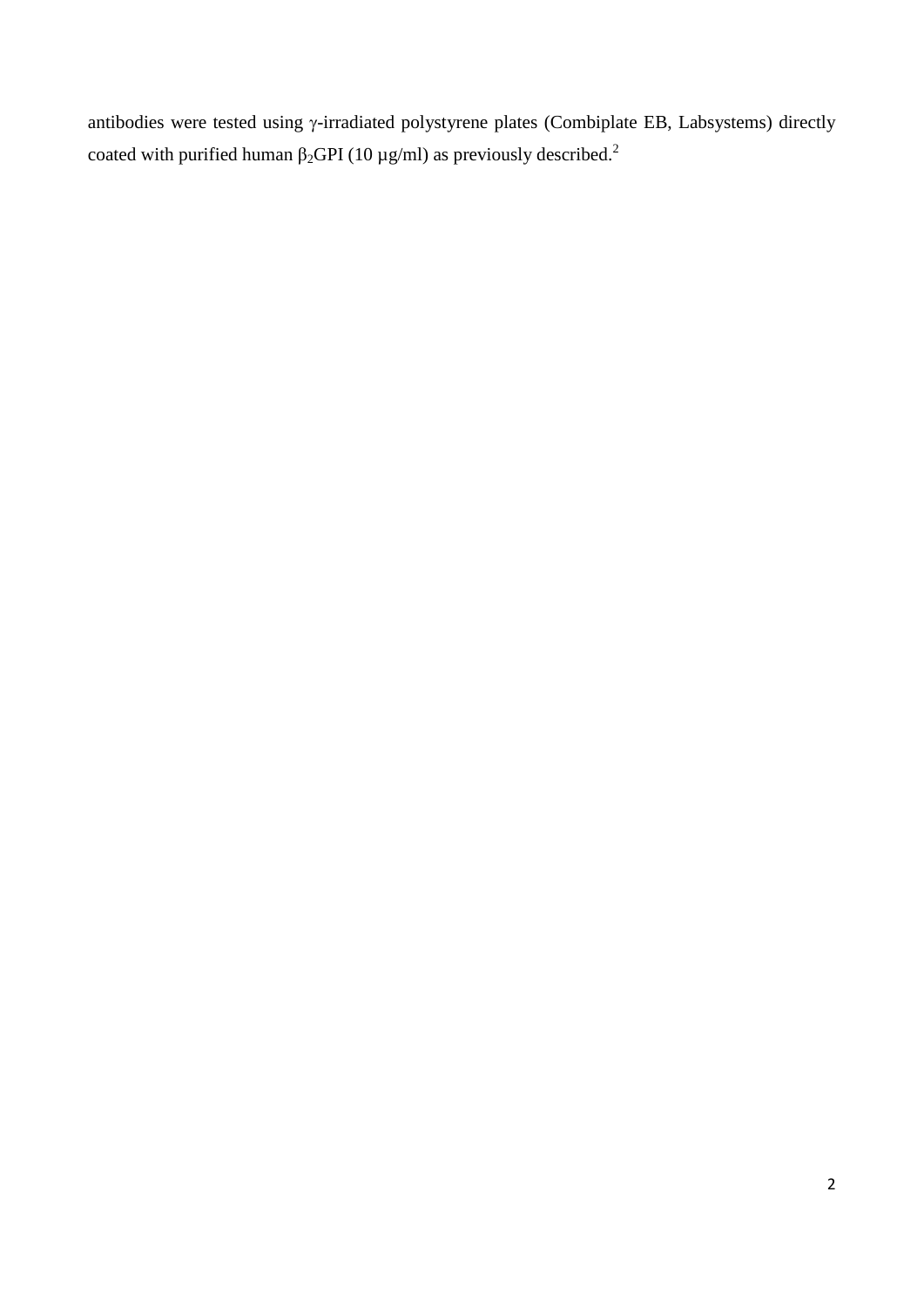| Sample<br>ID   | Age<br>/sex | Diagnosis            | aCL IgG,<br>$\mathsf{GPL}^*$ | $a\beta_2$ GPI<br>$\lg G$ , $OD^+$ | aD1 IgG<br>$AU^{\ddagger}$ | aD4,5<br>$\mathsf{I}\mathsf{g}\mathsf{G}\,\mathsf{A}\mathsf{U}^\ddag$ | LA  | AT            | VT                           | PM       |
|----------------|-------------|----------------------|------------------------------|------------------------------------|----------------------------|-----------------------------------------------------------------------|-----|---------------|------------------------------|----------|
| $\mathsf{P1}$  | 35/F        | APS non-<br>criteria | $\pmb{0}$                    | 1.45                               | 9                          | 59                                                                    | neg | No            | $\mathsf{No}$                | 2EM      |
| P <sub>2</sub> | 56/F        | aPL carrier          | 20                           | $1.10\,$                           | 13                         | 39                                                                    | neg | No            | $\mathsf{No}$                | No       |
| P3             | 29/F        | APS non-<br>criteria | $\overline{\mathbf{4}}$      | 0.93                               | 24                         | 49                                                                    | neg | No            | $\mathsf{No}$                | 2EM      |
| <b>P4</b>      | 36/F        | APS non-<br>criteria | 3                            | 0.98                               | 15                         | 63                                                                    | neg | No            | $\mathsf{No}$                | FGR      |
| P <sub>5</sub> | 60/M        | APS non-<br>criteria | $10\,$                       | 0.76                               | 6                          | 44                                                                    | neg | $\mathsf{No}$ | SVT                          | $\it NA$ |
| P6             | 34/F        | PAPS                 | 88                           | 1.73                               | 69                         | 11                                                                    | pos | Yes           | $\mathsf{No}$                | No       |
| P7             | 51/F        | PAPS                 | 155                          | 1.56                               | 78                         | 13                                                                    | pos | Yes           | $\mathsf{No}$                | Yes      |
| P8             | 34/F        | SAPS                 | 67                           | 0.62                               | 104                        | $10\,$                                                                | pos | $\mathsf{No}$ | Yes                          | No       |
| P9             | 46/M        | <b>PAPS</b>          | 131                          | 1.68                               | 60                         | $\overline{7}$                                                        | pos | Yes           | Yes                          | NA       |
| P10            | 46/F        | PAPS                 | 181                          | 1.72                               | 66                         | 15                                                                    | pos | $\mathsf{No}$ | $\mathsf{No}$                | Yes      |
| NHS1           | 39/F        | healthy<br>ctrl      | $\boldsymbol{6}$             | 0.00                               | $\pmb{0}$                  | $\overline{7}$                                                        | neg | No            | $\mathsf{No}$                | No       |
| NHS2           | 27/F        | healthy<br>ctrl      | 5                            | 0.04                               | $\overline{\mathbf{4}}$    | $\boldsymbol{6}$                                                      | neg | No            | $\mathsf{No}$                | No       |
| NHS3           | 43/F        | healthy<br>ctrl      | 8                            | 0.03                               | 13                         | 11                                                                    | neg | No            | No                           | No       |
| NHS4           | 42/F        | healthy<br>ctrl      | $10\,$                       | 0.00                               | 16                         | 18                                                                    | neg | $\mathsf{No}$ | $\operatorname{\mathsf{No}}$ | No       |
| NHS5           | 34/F        | healthy<br>ctrl      | $\boldsymbol{6}$             | 0.00                               | $\pmb{0}$                  | $\boldsymbol{6}$                                                      | neg | $\mathsf{No}$ | No                           | No       |

**Supplementary Table 1.** Clinical and laboratory characteristics of the patients and controls

aCL indicates anti-cardiolipin antibodies; a $\beta_2$ GPI, anti- $\beta_2$ glycoprotein I antibodies; LA, lupus anticoagulant; AT, arterial thrombosis; VT, venous thrombosis; PM, pregnancy morbidity, as defined by Miyakis et al<sup>1</sup>; EM, early miscarriages; FGR, fetal growth retardation; SVT, superficial venous thrombosis; PAPS, primary antiphospholipid syndrome; aPL carrier, antiphospholipid-positive asymptomatic subject; SAPS, secondary antiphospholipid syndrome; ctrl, control; D4/5,  $\beta_2$ GPI domains 4/5; D1,  $\beta_2$ GPI domain 1; and NA, not applicable.  $\check{a}$ CL IgG cut-off 20 GPL;  $^\dagger$  a $\beta_2$ GPI IgG cut-off  $0.170$  OD;  $^{\ddagger}$ Anti- $\beta_2$ GPI D4/5 cut-off 19 AU; and anti- $\beta_2$ GPI D1 cut-off 25 AU